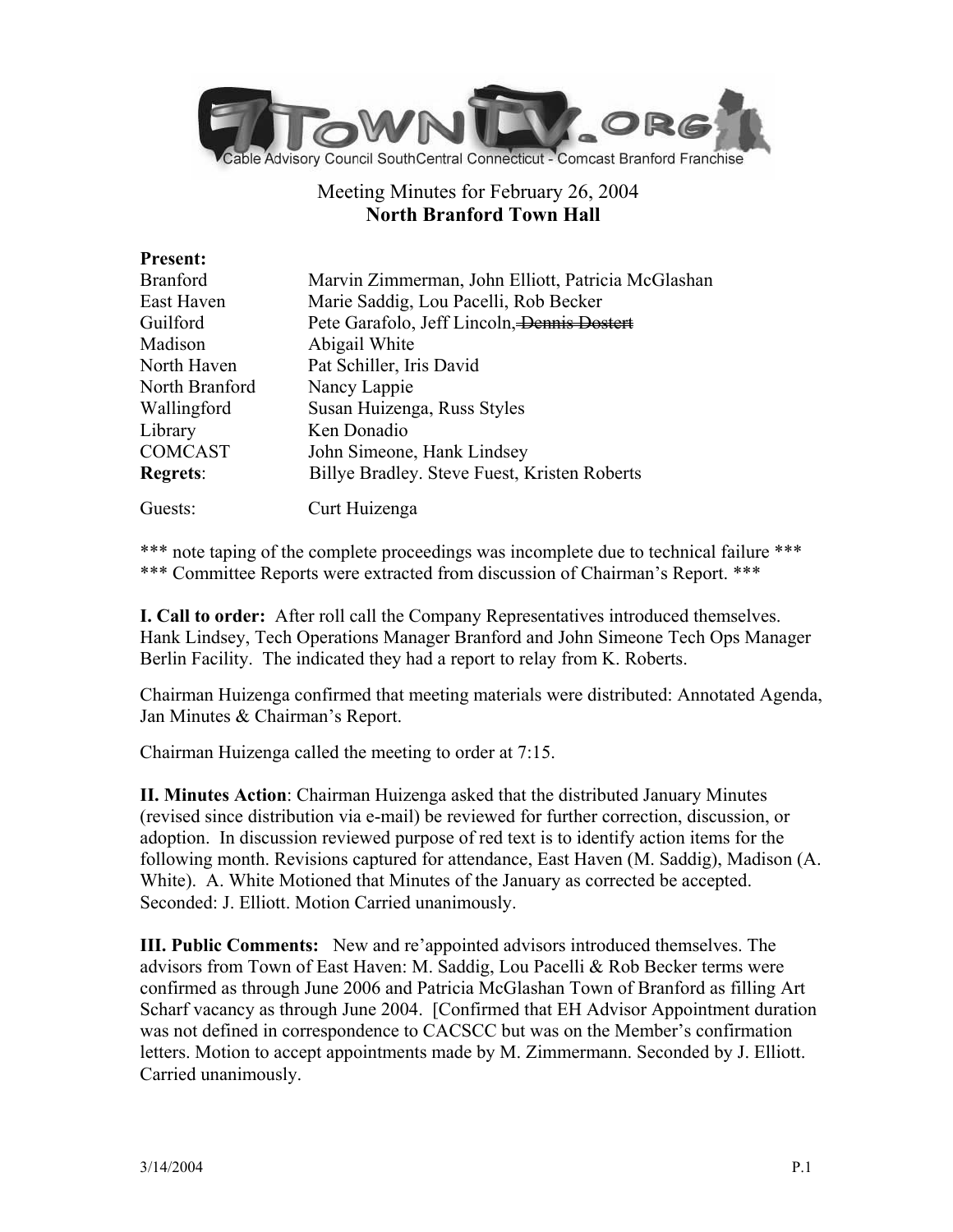Chairman Huizenga asked for a motion to amend the agenda to give customer issues  $\&$ company report priority. Motion to revise agenda to hear Company Report followed by Officers Reports made by M. Zimmermann. Seconded by J. Elliott. Carried unanimously.

## **IV. Town Reports.** (in brief at end of meeting)

Branford. (R 1) M. Zimmerman. Relocation Progressing. Complaint regarding Sponsorships & Underwriting will be addressed with the Producer as it was not in compliance with current BCTV policy.

East Haven. (R4) Marie Saddig. DPUC & Inventory done

Guilford. $(R 5)$  J. Lincoln. DPUC  $&$  Inventory done

Madison.(R 2) A. White reported. DPUC & Inventory done. Customer concern related to charge for downgrade in response to rate increases. Questions regarding Station production support for programs that raise money for featured organizations.

North Branford.(R 7) N. Lappie reporting. DPUC & Inventory done

North Haven.(R 6) Iris David. Unknown status on DPUC report.

Wallingford.(R 3) R. Styles DPUC  $\&$  Inventory in process. Condo activity in town to review installation of satellite dishes. Condo activity to enable DISH installations occurring in Wallingford.

### **V. Officers' Reports.**

Chairman: See attached February Chair Report. Additional action discussion reported herein.

Side Agreement: Confirmed with Advisors that DMX-like converter is an expected to be a component of every cablecast return-line installation. Therefore each 'in progress' survey & installations needs to include the Music converter capability. Music Choice is valid option.

Router & Satellite: Confirmed that the primary purpose of this side-agreement was to address the elimination of Channel 21 as a regional cablecast opportunity for producers and that the intent of the router was not expected to be limited to Educational Access but that the Satellite link was identified as planned use of such an installation meeting the other identified need related to summer schedule for Channel 19. Clarification to be noted to K. Roberts by the Chairman.

### **COMCAST Related**

Customer Care – it was agreed that Customer Service should advise customers that the Advisory Council is an avenue of appeal for when they are unsatisfied with service. It is in written literature and should be recourse for all complaints. Advisors shared concerns about the answers to rate increases being related to the upgrade that took too many years to complete and then was achieved on an escalated schedule to enable high-end products. The message does not match the advertising. When we go to Berlin facility we are interested in overview of Customer Service Training.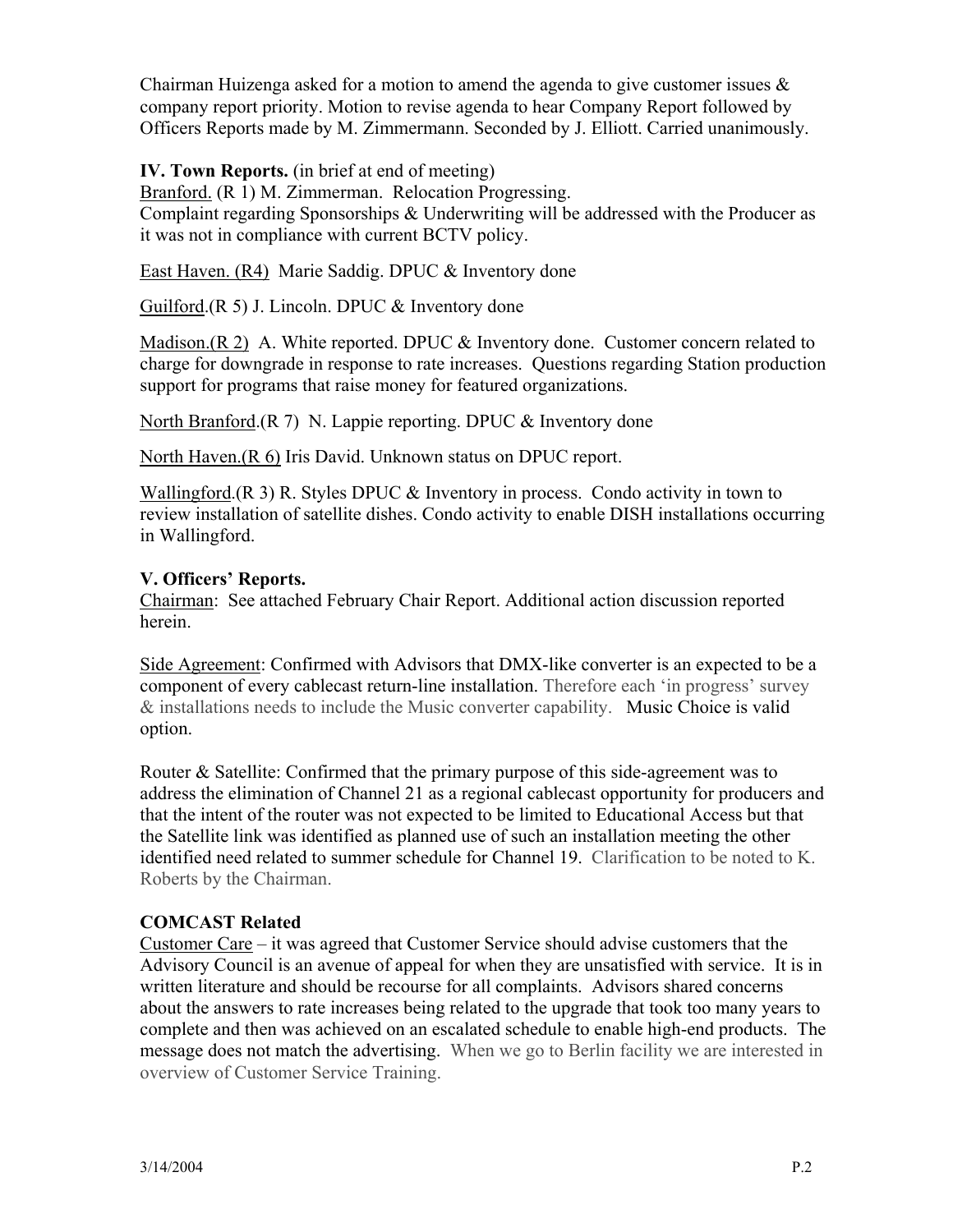Discussion on how public we should be as persons vs. entity: Yielded consensus that after exhausting internal levels of review or upon request customers should be advised "You always have an option to call DPUC or Cable Advisory". How to reach us was to remain via PO Box or e-mail address.

It was also discussed that we have no authority to take action, but as advisors we have authority to seek further clarification, make recommendations and represent customers before the DPUC especially if we begin to get complaints after the company fails to resolve concerns vs. concerns coming to us first as is sometimes the case.

Rates Discussion: Different than in the past due to at least 2 factors:

- 1) 'economies of scale' rationale for merger
- 2) escalated timeline for upgrade

as well as discussion of downgrade practices & fair & uniform implementation of discounts. (See Senior Discounts)

Senior Discount: Chair to reconfirm in writing to COMCAST that the literature is unclear and that we will be having a hearing to see if concerns surfacing via complaints are more prevalent.

Motion made by to hold a public hearing some time in early April on the Senior Discount aspect of Comcast Branford Cable Rates. Seconded by:

Vote: 14 to 1 in favor. Voting against was new advisor who felt we should work issue with company. It was noted that efforts to work with the company have been ongoing. Request for adoption statistics – denied. Clarification on value of discount required several e-mails. Request for review of language required that advisors make go to Customer Service to pick-up the literature to validate concerns. And that the language is no longer the issue – it is the fair application as well.

Discussion: There is more than a need to clarify the company's policy. In fact a review of the policy & procedures and reasonable needs of the community may prevail; such that we may get a more customer oriented policy established and a retroactive application of the modified policy will be requested.

We are going forward as advocates for review & change of rates available to Seniors because we have confirmed that the Company's customer documents about the discount are:

1) drafted in a way that is open to interpretation as to whether all or a limited population of seniors are eligible for a discount and that disabled persons are also eligible for a discount

2) in effect for able body seniors

3) offered more generously in other franchises

4) excluding seniors in convalescent or nursing homes

Our goal in holding Public Hearing(s) is 1) to confirm with substantial numbers that the discount has not been administered based on the very limited interpretation, 2) to establish that 'economies of scale' associated with the merger approval include best practices that are more easily administered and that 3) the extensive amount of activity at the time of refranchise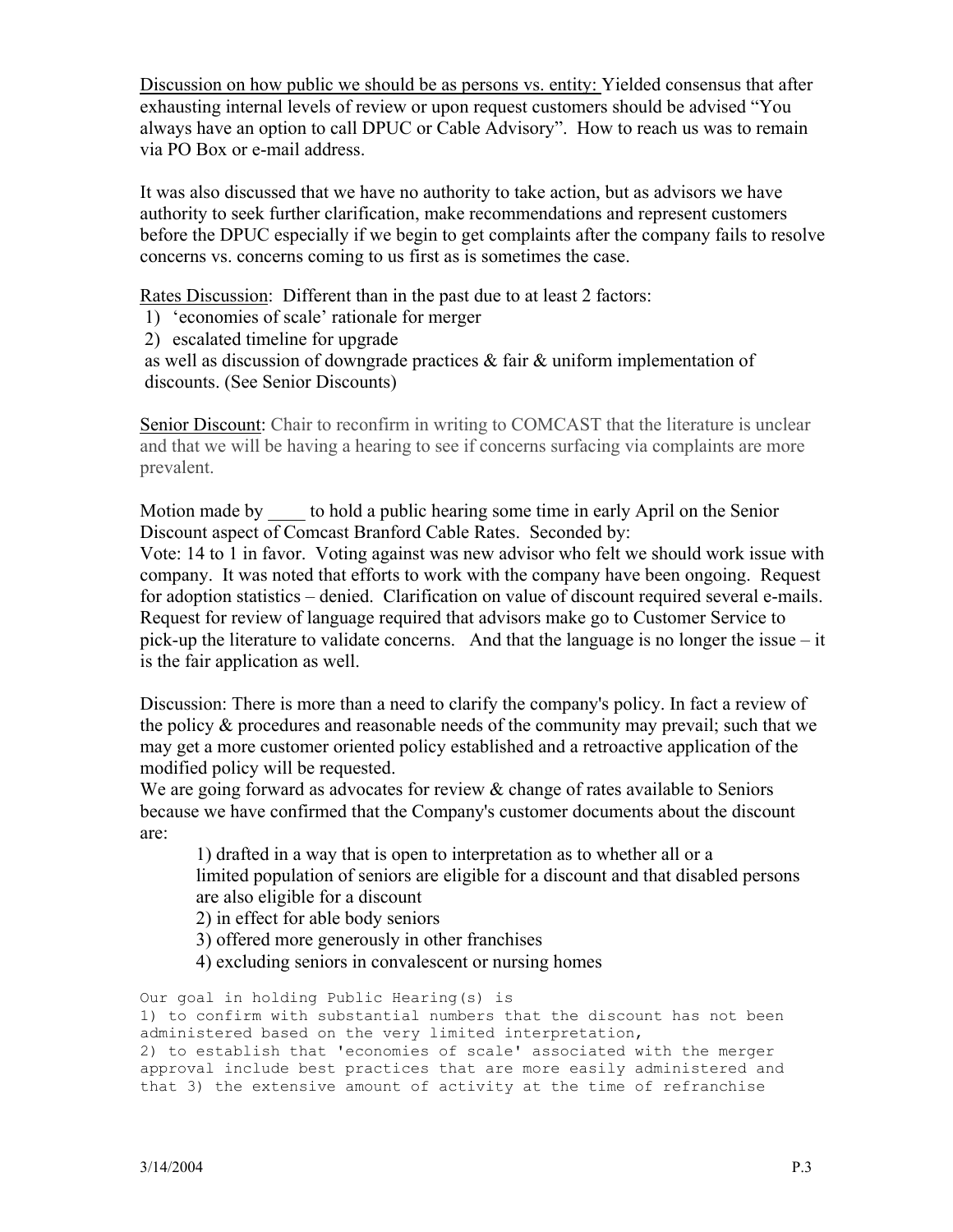clouded the relative importance of the issue of senior discounts that has been a lingering issue with several cable company mergers.

The hearings will also entertain testimony on 'service charges for downgrades' for the period immediately following rate increases, commercial access to a BASIC only Cable package and other rate administration concerns identified from complaint activity.

Alliance for Community Action: Membership status reviewed and acknowledged to proceed as recommended. No further action required.

Vice Chair: None

Treasurer: See Attached Financial Report. Banking issue with returned check. Signature filing and State of CT Fee/biannual report identified for follow-up. P. Garafolo & Russ Styles to follow-up. Check for website endorsed.

Secretary: Correspondence logging meeting to be scheduled.

#### **VI. Committee Reports.**

Insurance Committee: Reports provided to J. Lincoln. Pending report due from Wallingford & North Haven. Committee to proceed with Insurance representative.

Education Committee: Cable in the Classroom & Tech installation. 'Cable in the Classroom' mailing listed re-requested. 'Cable in the Classroom' was not discontinued as previously reported it was changed to ""

PEG Committee: No report due to time constraints.

Outreach Committee: Website launch in process. Should have site available at 7TownTV.org domain this week.

#### **VII. COMCAST Report.**

BCTV – site survey underway. Company intends to participate in upcoming BCTV meetings. (Date confirmed as March  $2<sup>nd</sup>$  by J. Elliott)

Madison – Audio issues: Channel 18/20 DMX box and Channel 12 Style Network will be looked into further by company. Some adjustments made. Discussion ongoing with Head End Technician (Walt).

Reported as Educational Access: K. Roberts is researching potential Satellite Distribution sources and reviewing technical logistics of feeds for Ed Access.

CPI Increases: Awaiting DPUC closure on increase process. Effective date unclear.

Scott Hanley item for WGTV to be handled with in 60 days with a technical change referred to as "quam". Related to interference from channel 21 placement of HDTV for ESPN.